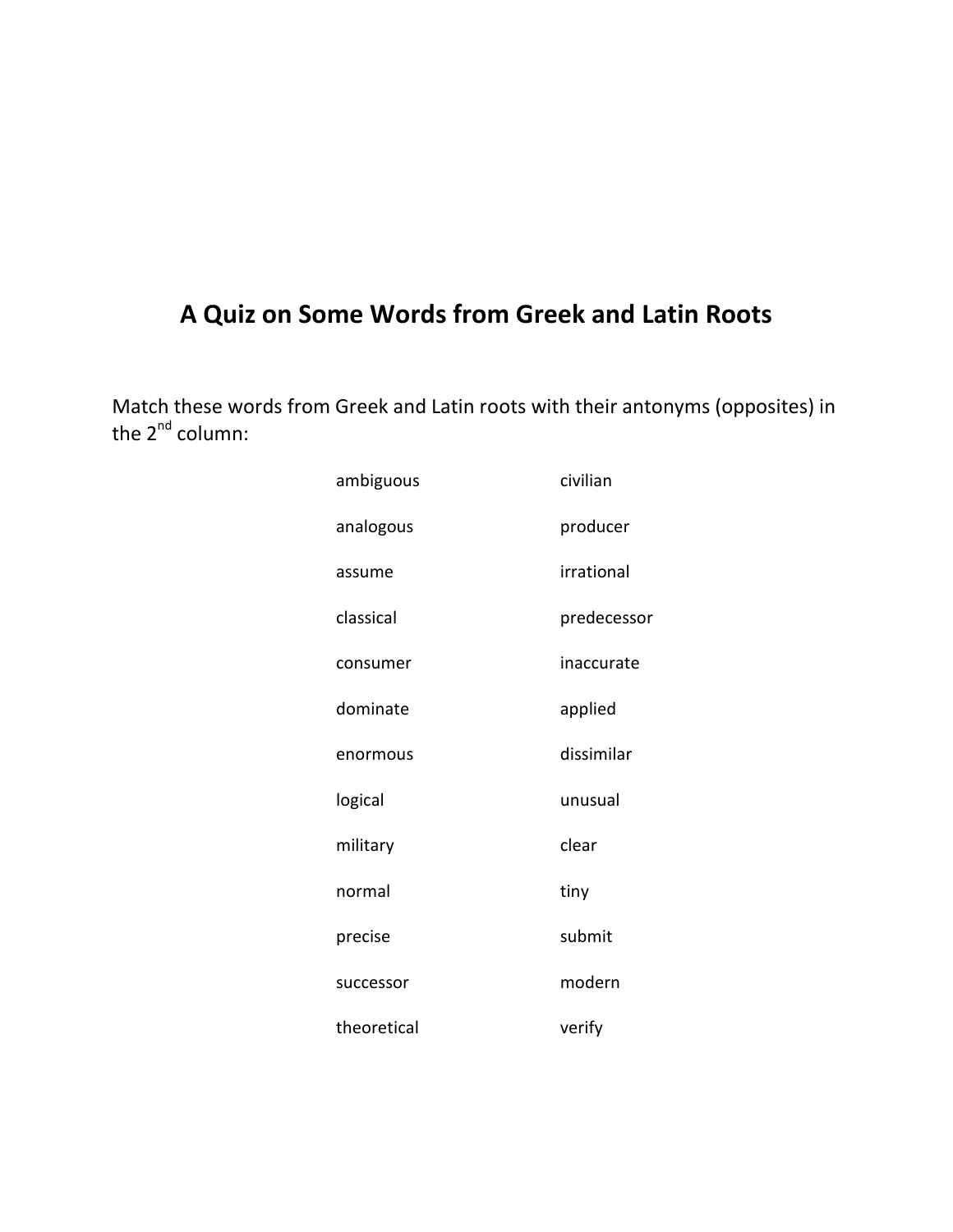# Some Greek Roots of Western Thought

Use the words below to fill in the blanks of this essay:

### **ambiguous, concentrate, consistently, domination, dominion, emergence, ideologies, norms, philosophy, physical, persistent, rational, scope, theoretical, theory, theses, whereas (from an Old English root, unlike all the others here)**

|                                          | It's interesting that the most                          | (long-lasting-- not to mention different) western                                          |
|------------------------------------------|---------------------------------------------------------|--------------------------------------------------------------------------------------------|
|                                          | all have some roots in Greek                            | and language. Martin Luther began                                                          |
| the Protestant Reformation by posting 95 |                                                         | that he claimed showed major errors in                                                     |
|                                          |                                                         | the Catholic doctrine of the time. Humanist and Enlightenment philosophers believed in the |
|                                          |                                                         | or reign of Reason (with a capital R because it was almost a goddess to them)              |
| to set the                               | that should govern human life. They believed that being |                                                                                            |
|                                          | logical and                                             | would eliminate most of the problems and                                                   |
| injustices of human life.                |                                                         |                                                                                            |

The German philosopher Hegel analyzed and developed many ideas with roots in Greek philosophy. (Some of his ideas are hard to understand and \_\_\_\_\_\_\_\_\_\_\_\_\_\_-- the subject of debate among scholars and the origin of several contradictory schools of philosophy.) Hegel proposed a \_\_\_\_\_\_\_\_\_\_\_\_\_\_ of history in which a major trend, event, or approach to life (a thesis), would have internal contradictions that would lead to the discussion of its antithesis-- an opposite trend or idea. He believed that eventually thesis and antithesis would merge into a more-inclusive synthesis.

This "dialectic" became the example basis of the Marxist view of history. Christianity taught that history was God working out His will in the world and the humanist believed Reason would prevail, the Marxists claimed impersonal and economic forces moved men through the stages of civilization. Capitalism would be one of the last stages, ending in an attempt by those with capital (lots of money) to even more of it in their hands. However, their efforts would backfire, because the \_\_\_\_\_\_\_\_\_\_\_\_\_ of their ambition would make the masses of men so poor and desperate that they would finally rebel and overthrow the example of the capitalists. This would lead to the establishment of socialism and finally (Marx taught) a communist utopia.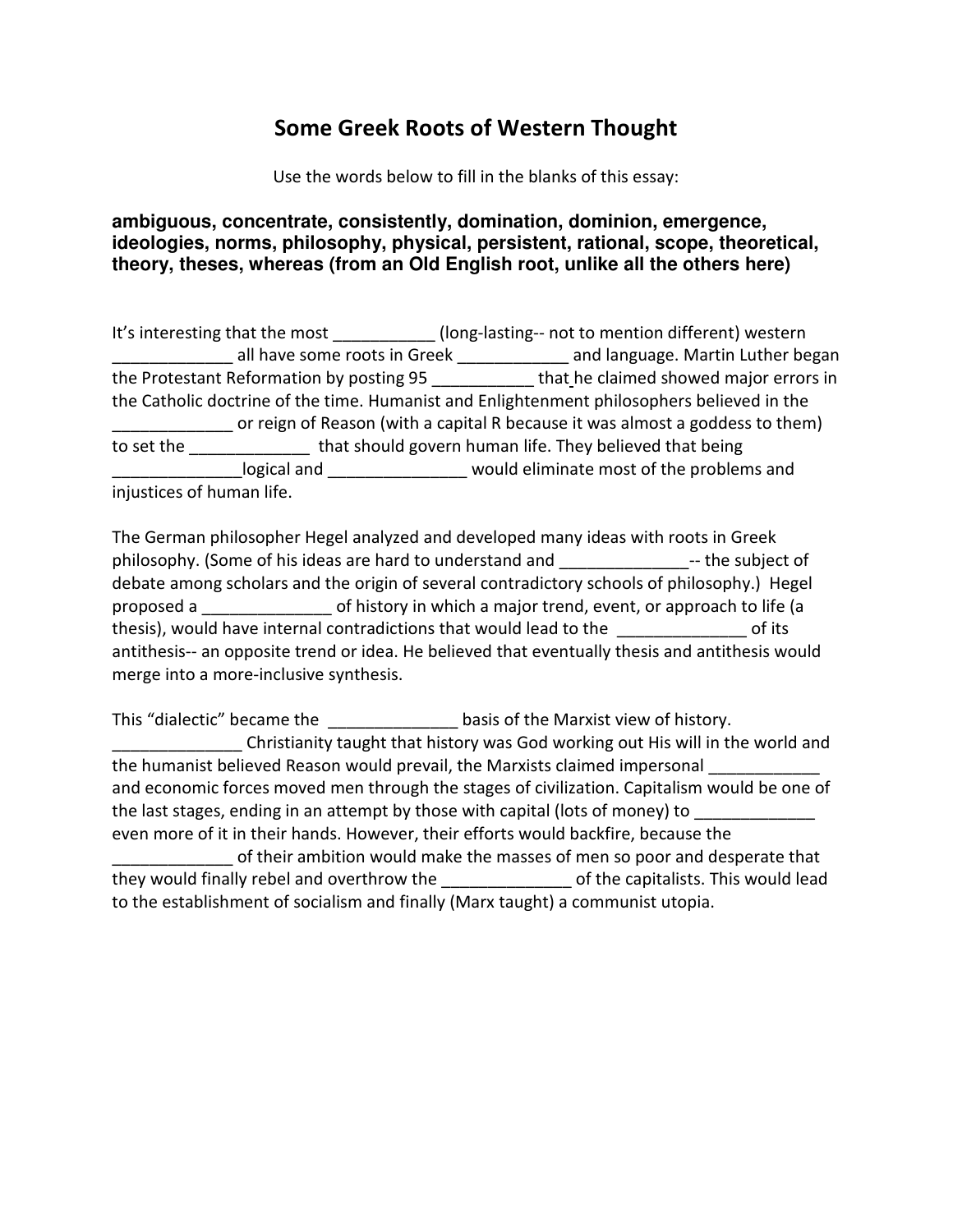## Words from Greek and Latin Roots Quiz Answers

#### Matched Opposites:

ambiguous- clear analogous- dissimilar assume- verify classical- modern consumer- producer dominate- submit enormous- tiny logical- irrational military- civilian normal- unusual precise- inaccurate successor- predecessor theoretical- applied

# Some Greek Roots of Western Thought

Use the words below to fill in the blanks of this essay

### ambiguous, concentrate, consistently, domination, dominion, emergence, ideologies, norms, philosophy, physical, persistent, rational, scope, theoretical, theory, theses, whereas

It's interesting that the most persistent (long-lasting-- not to mention different) western ideologies all have some roots in Greek philosophy and language. Martin Luther began the Protestant Reformation by posting 95 theses that he claimed showed major errors in the Catholic doctrine of the time. Humanist and Enlightenment philosophers believed in the dominion or reign of Reason (with a capital R because it was almost a goddess to them) to set the norms that should govern human life. They believed that being consistently logical and rational would eliminate most of the problems and injustices of human life.

The German philosopher Hegel analyzed and developed many ideas with roots in Greek philosophy. (Some of his ideas are hard to understand and ambiguous -- the subject of debate among scholars and the origin of several contradictory schools of philosophy.) Hegel proposed a theory of history in which a major trend, event, or approach to life (a thesis), would have internal contradictions that would lead to the emergence of its antithesis-- an opposite trend or idea. He believed that eventually thesis and antithesis would merge into a more-inclusive synthesis.